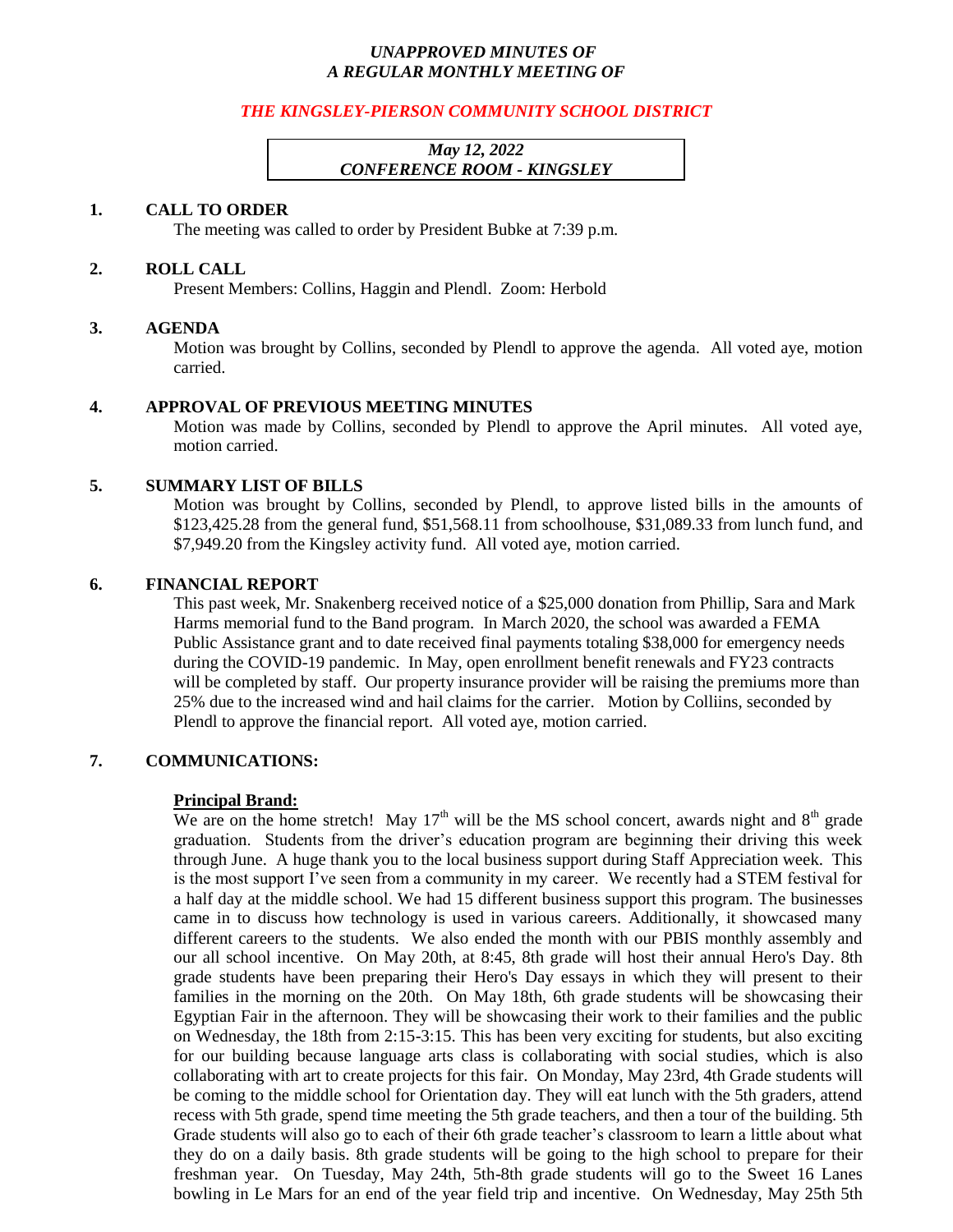grade will take their field trip to the capital in Des Moines. They will leave early and tour the capital and come home in the evening. The last day of school will consist of an end of the year assembly, etc. and finish with some different activities.

## **Principal Wiese (K-4, 9-12):**

Happy National Teachers Week (May 2-6)! Thank You to all who brought things! Evaluations Completed for EL & HS Teachers & HS Girls Basketball Coaches. Girls & Boys WVC Track Champions 2022. Girls have won it 4 years in a row. District Track meet 5/13 in Holstein. State Track Pep Rally hopefully Wed., 5/18/22 @2:20 PM. State Track May 19-21 at Drake in Des Moines. Golf Updates: Boys hosted sectionals yesterday in Kingsley and won it! Congrats! lA Districts on Mon., May 16 in Denison. The Girls Track have been WVC champs for two years in a row. Congrats! Girls 1A first round Regionals in Primghar on Fri., May 13. Softball (17)  $\&$ Baseball (24) Practices have begun. Games in the near future. 5/9/22 HS Music Spring Concert and Art Displays & 5/10/22 HS FFA Banquet Congrats students! 5/16/22 EL Concert Practice @8:40 AM & EL Track Meet @1:00 PM. EL Concert/KGT Graduation @6:30 PM (Class of 2034). 5/18/22 Senior Final Day, 10 a.m. Award Practice, 10:45 Senior Walk, 11 a.m. Senior Graduation Practice, 6 p.m. Senior Awards Night. 5/23/22 8th Orientation 12:55-2:55 PM & 4th Grade to Pierson. Congrats to WVC Book Bash Participants and Mrs. Powell. Five student AR Lunches EL (Grades 2-4) on Tues., 5/10/22. HS Semester Tests 5/24 & 5/25. HS Make-Up Tests/Final Day 5/26 or 5/27. Teacher Work Days, PM 5/26 and 5/27. "Staff Appreciation Grill" Out at 12:30 PM on 5/27. Teacher Check-Out and three Goals for 2022/2023. Happy Belated Mother's Day. And happy "School Board Recognition Month!

### **Supt. Bailey**

Mr. Bailey discussed the last day of school to be May 26 for students and May 27 for the teachers. Motion by Collins, seconded by Plendl to approve the last day of school for students on May 26 and May 27 the last day for teachers. All voted aye, motion carried. Open positions as of the May Board meeting and advertised were choir teacher and kindergarten teacher positions. The new addition has been having HVAC issues with humidity and continuing to work with the contractor on resolving the issues. Legislative session is still going on. One issue is the voucher bill and the effect on the public and private school. Mr. Bailey recommends the money should support public schools instead of private schools. A request from baseball coach to allow little league students to get into the games free. Supervision will be the main concern of the Administration. Softball game entrance will be on the north side of the high school building. Softball batting cage needs improvements after being installed. Bats are hitting the sides of the poles, so change the fencing poles to the outside. River Valley suggested to talk about sharing possibilities for football and basketball. The Board noted to have the conversation but no commitment at this time.

## **8. OLD BUSINESS**

**Staff Retention Bonus:** The Board made no recommendations at this time. Although there was good discussion regarding the staff retention bonuses for the future. At this time, no decision was made by the Board but a good discussion for potential stipend this Fall.

## **9. NEW BUSINESS**

## **Approval of the 2022-2024 Master Contract:**

Motion by Collins, seconded by Plendl to approve a 3.5% increase in wages for certified staff for the 2022-2023 school year and a 3% increase for certified staff for the 2023-2024 school year. All voted aye, motion carried.

#### **Contract Recommendation:**

Motion by Collins, seconded by Plendl to approve Sara Groepper as the K-12 Art. All voted aye, motion carried. Motion by Collins, seconded by Plendl to approve Taylor Doeschot as JH Football coach. All voted aye, motion carried. Motion by Collins, seconded by Plendl to approve Ross Johnson as the JH Girls Basketball coach. All voted aye, motion carried.

#### **Resignations:**

Motion by Collins, seconded by Plendl to approve the resignations of Mrs. Maggie Mauch as K-12 Choir teacher, Mrs. Morgan Reinking as Kindergarten teacher, Casidy Otto, Cindy Rath and Colleen Mockler as Tutors at the end of the school year. All voted aye, motion carried.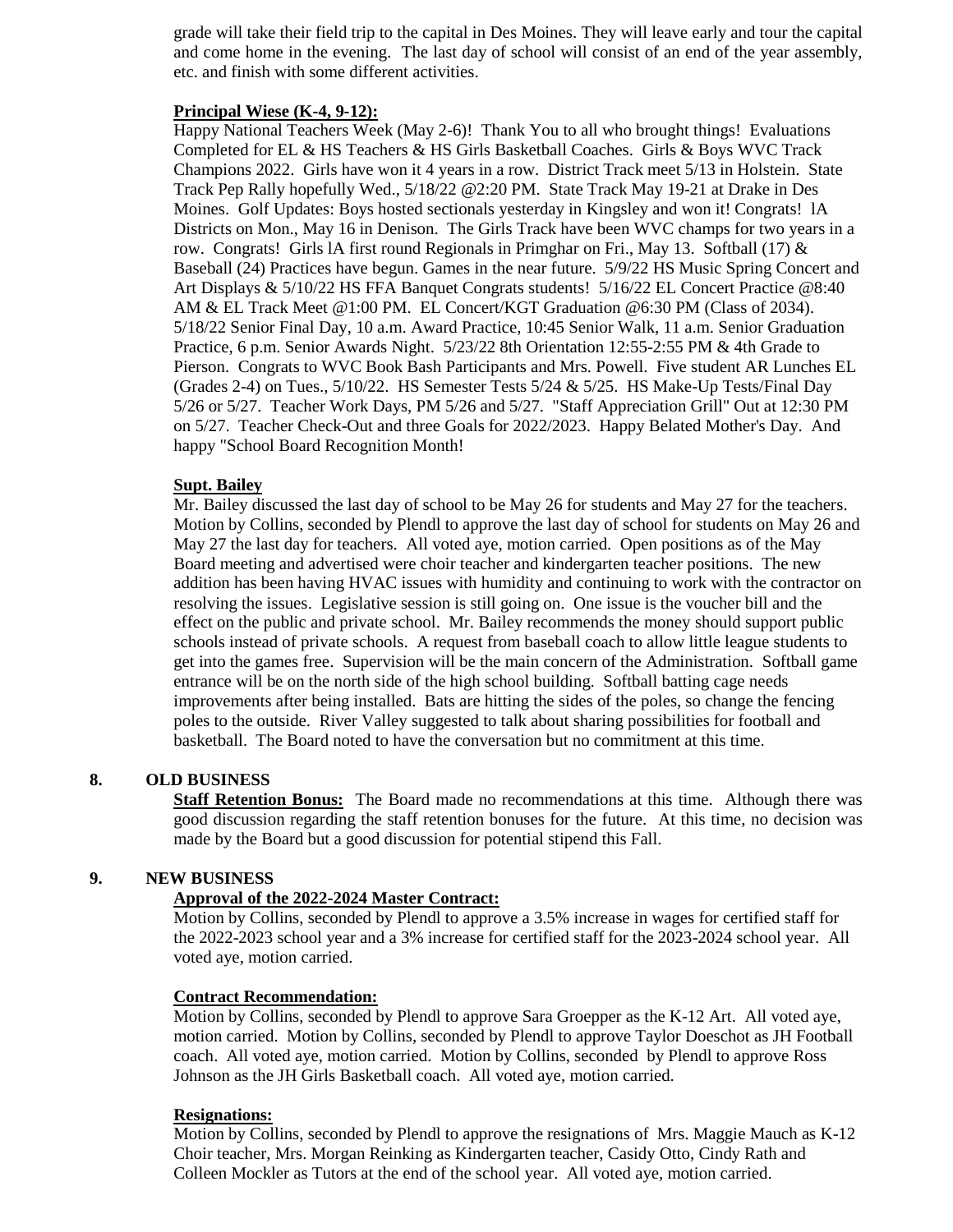# **TLC Contracts:**

Motion by Collins, seconded by Plendl to approve the Instructional Coach TLC contracts for the same money and extra contract days as last year, 7 days extended contract: (\$7,500) for Amy Bailey, Laura Boustead, Jenn Conrad, Mindy Dunne, Kate Goodwin, Nicole Goodwin, Michelle Schroeder, Jenni Spooner. Taylor Kempers (Shared Curriculum Director), her stipend is \$10,000 (Half paid by WC). All voted aye, motion carried.

# **Coaching/Sponsor Contract Listing:**

Motion by Collins, seconded by Plendl to approve the list of Coaches/Sponsors for the 2022/2023 school year excluding Track, Golf, Baseball and Softball until after their seasons are done. All voted aye, motion carried.

# **Non-Certified Contracts:**

Motion by Herbold, seconded by Plendl to approve a \$.50 increase to the base, plus a step increase of 2% for non-certified staff. Discussion was made. All voted aye, motion carried. An amended motion by Herbold, seconded by Plendl to remove the Nurse's increase from the proposed motion of .50 to the base and a 2% step increase. Discussion was made on the motion. All voted aye, motion carried. Motion by Collins, seconded by Herbold to set the Nurse's base wage to \$24.03 on the nursing schedule. All voted aye, motion carried. Motion by Herbold, seconded by Haggin to amend the language of the motion. All voted aye, motion carried. Motion by Collins, seconded by Haggin to approve a \$2.00 increase to the Nurse's current per hour wage to \$24.03 per hour. All voted aye, motion carried.

### **Approval of Jointly Administered Contract for College Level Courses - Western Iowa Tech CC:**

Motion by Collins, seconded by Haggin to approve concurrent enrollment classes between Western Iowa Tech and the school district. All voted aye, motion carried.

# **Copier Lease Bid:**

Motion by Collins, seconded by Plendl to approve Counsel for a 36 month copier lease for \$625.48 per month. All voted aye, motion carried.

## **Renewal of the Shared Human Resource Director position:**

Motion by Haggin, seconded by Collins to approve the shared Human Resource Director renewal contract with Akron-Westfield Community School. All voted aye, motion carried.

## **FSMC Approval:**

Motion by Collins, seconded by Plendl to approve the FSMC contract with Lunchtime Solutions. All voted aye, motion carried.

## **School Fees:**

Motion by Collins, seconded by Haggin for student breakfast increase by .10 p/meal, student lunch increase by .20 p/meal, adult breakfast increase by .30 p/meal and adult lunch increase by .30 p/meal. All voted aye, motion carried. Textbooks fees will remain the same as last year. The activity tickets and K-4 milk prices will be tabled until the June Board meeting. Motion by Collins, seconded by Plendl to approve the weightroom fees starting July 1, 2022 – June 20, 2023 to \$120 per key and \$60 per key after January 1, 2022 – June 30, 2022. All voted aye, motion carried.

## **Facility Projects:**

Motion by Collins, seconded by Haggin to approve Midwest Tennis and Track to refinish the Track's surface for \$134,481. All voted aye, motion carried.

## **2021-2022 Budget Amendment – Review and Set Hearing Date:**

Motion by Herbold, seconded by Collins to set the budget amendment hearing date for May  $25<sup>th</sup>$  at 5:30 p.m. and publish the amended budget in the paper. All voted aye, motion carried.